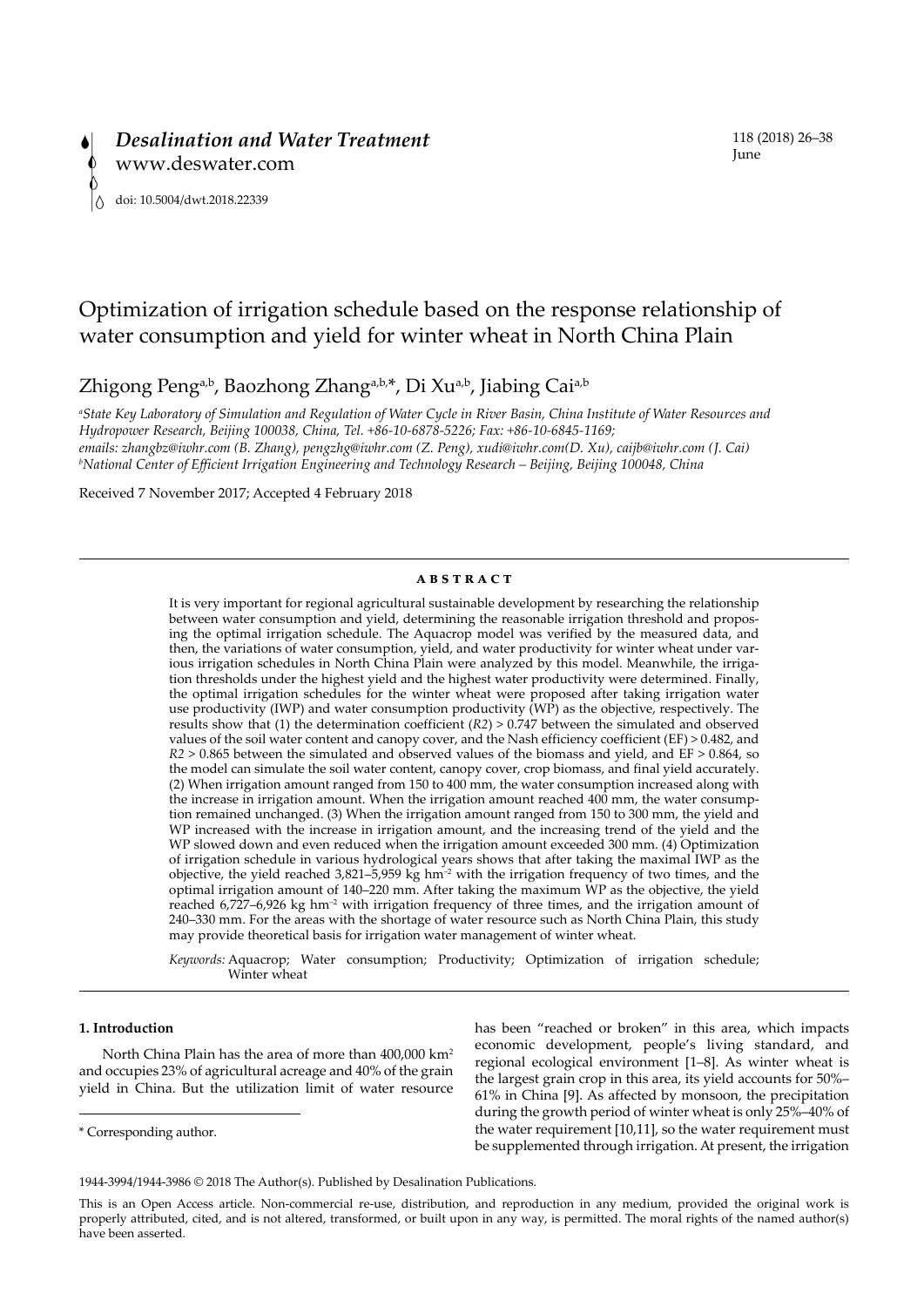amount of winter wheat reaches 70% of the agricultural water use in this area [12]. For optimization of irrigation schedule for winter wheat in North China, it is important to relieve the shortage of water resource by reducing water consumption of winter wheat when maintaining moderate winter wheat yield.

Most studies have investigated crop water consumption characteristics and yield from various irrigation schedules using field experiments and propose the proper water management under the current precipitation condition through the analysis of yield and water use efficiency under different treatments [13–22]. But it has large limitation, bad practicability, and long period due to manpower, material resources, and precipitation randomness [23,24]. However, studying the crop water consumption using the model may shorten the experimental cycle, reduce the cost, increase the system observable, eliminate the interference factors, and find out the real relationship between experimental factors [25,26].

There are two main types of models in optimizing crop irrigation schedule. One type is the programming model, which is represented by dynamic programming model [27,28]. For the programming model, in order to solve the optimum allocation of irrigation water among different crop growth stages, the crop yield is calculated by the crop water production function, but the water consumption process and the yield formation mechanism are considered simply [29]. Meantime, for the programming model, the optimization results of irrigation schedule mainly depend on the rationality of the parameter of crop water production function. Therefore, the parameter of crop water production function is calculated from unreasonable experimental design or no representative hydrological year, which could be caused by unreasonable optimization results of irrigation schedule. The other type is the model of crop growth and development, which mainly considers the influence of soil moisture and nutrient on crop growth. It has advantages such as clear explanation, wide application, the consideration of many influencing factors, and easy to control, so it can provide decision support for crop growth management [30,31]. However, most crop growth models are complex, lack the transparency, and need many input parameters. Thus, the Food and Agricultural Organization (FAO) has proposed the Aquacrop model based on crop growth by water driving. Compared with other crop growth models, the Aquacrop model has advantages such as fewer input parameters, easy operation, and relatively high precision [32–35]. The coupling between the Aquacrop model and the soil water balance model may simulate the process of crop growth under water stress condition and calculate the daily water consumption during the crop growth period, which reflects the responding mechanism between crop growth and water use, so this model can be as a tool for the optimization of the irrigation schedule. Since the Aquacrop model is developed, lots of researches are done about the suitability of the model around the world and the yield formation mechanism of various crops under different irrigation treatments [36–49]. Researches are also conducted about the response to climate change [50,51], the optimization of irrigation schedule [52,53], the assessment of economic benefit [54], and so on.

In many researches, the optimization objective of irrigation schedule is maximum yield or maximum economic

value [55,56]. However, for the most severe water shortage in North China, it is better to decrease the regional water consumption with stable production that the irrigation water use efficiency has been increased, which would be benefit to sustainable utilization of regional water resources. Accordingly, in this study, the Aquacrop was calibrated and validated by the field observed data, and then, the variations of water consumption, yield, and water productivity were analyzed using the model for winter wheat under various hydrological years and different irrigation schedules. At last, based on the objective of WP or irrigation water use productivity (IWP), respectively, the optimal irrigation schedules were presented to provide theoretical basis in irrigation management of winter wheat in North China Plain.

## **2. Materials and methods**

## *2.1. Experimental site*

The field experiments were conducted during October 2008–June 2010 at the Irrigation Experiment Station of China Institute of Water Resources and Hydropower Research (IWHR) at Daxing in Beijing (39°37′N latitude, 116°26′E longitude and  $40.1$  m a.s.l. elevation), about  $15$  hm<sup>-2</sup>. The mean annual temperature is 12.1°C, the annual accumulated temperature is 4730°C (>10°C), the mean frost-free days is 185 d, and the annual sunshine duration is about 2,600 h, and the site belongs to a semiarid and continental monsoon climate. The irrigation water source is from ground water with the depth of about 10 m. The soil texture in the experiment site is mainly sandy loam with high organic matter content. Table 1 shows soil physical properties in the profile within 0–100 cm.

#### *2.2. Experimental design*

Winter wheat (Jingmai 9428) was taken as experimental crop. In 2008–2009, the sowing date and the harvesting date of winter wheat are October 9, 2008 and June 12, 2009, respectively, and the precipitation was 120 mm during the growth period. In 2009–2010, the sowing date and the harvesting date of winter wheat are October 12, 2009 and June 20, 2010, and the precipitation was 169 mm during the growth period. During the experimental period, the irrigation amount for preseeding was 60 mm for water supply during the seedling stage of winter wheat. After turning green, water treatment was started. And irrigation was started when the soil water contents reached the lower irrigation limits at 70% and 50%

Table 1 Soil physical properties in the profiles

| Depth (cm) | Soil dry<br>bulk density<br>$(g m^{-3})$ | Water content<br>of saturated<br>soil $(m^3 m^{-3})$ | Field<br>capacity<br>$(m^3 m^{-3})$ | Wilting<br>point<br>$(m^3 m^{-3})$ |
|------------|------------------------------------------|------------------------------------------------------|-------------------------------------|------------------------------------|
|            |                                          |                                                      |                                     |                                    |
| $0 - 10$   | 1.30                                     | 0.46                                                 | 0.32                                | 0.09                               |
| $10 - 20$  | 1.46                                     | 0.46                                                 | 0.34                                | 0.13                               |
| $20 - 40$  | 1.48                                     | 0.47                                                 | 0.35                                | 0.10                               |
| $40 - 60$  | 1.43                                     | 0.45                                                 | 0.33                                | 0.11                               |
| $60 - 100$ | 1.39                                     | 0.44                                                 | 0.31                                | 0.16                               |
|            |                                          |                                                      |                                     |                                    |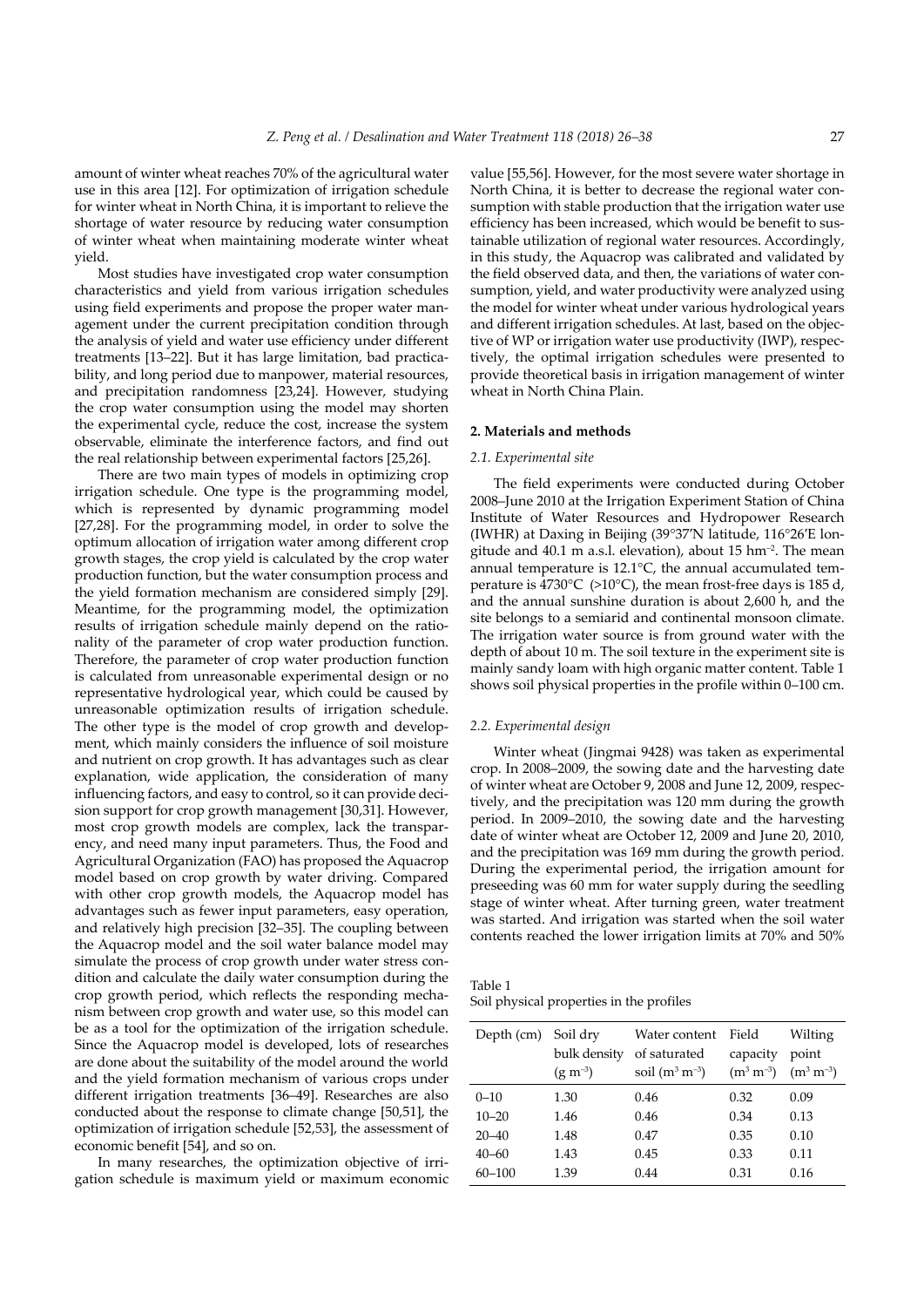of the field capacity, respectively. Two water treatments are high water and low water, and each treatment was repeated three times, and the experimental plots were arranged randomly. The management measures such as seeding, fertilizing, and cultivating were the same as local peasants.

#### *2.3. Measurements*

## *2.3.1. Soil water content*

The soil water contents at the 0–20, 20–40, 40–60, 60–80, and 80–100 cm layers are measured with the TRIMER-T3/ IPH. Measurements were done every 3–5 d and additional measurement after irrigation and rainfall.

#### *2.3.2. Leaf area index and canopy cover*

The leaf area index (LAI) was measured every 10 d. Selecting 10 representative plants from each plot, the length and width of all leaves in each plant were measured, and then, the leaf area of individual plant was calculated taking 0.75 as the coefficient for wheat leaf area. The LAI was calculated based on the planting density. Canopy cover (CC) was obtained by the LAI with the following formula [32]:

$$
CC = 1.005 \left[ 1 - \exp(-0.6 \text{ LAI}) \right]^{1.2} \tag{1}
$$

## *2.3.3. Biomass*

When winter wheat comes out, the aboveground biomass was measured every 10 d. Selecting 10 representative plants from each plot, the aboveground parts were cut out. After drying to constant weight, the biomass was weighed using an electronic balance with the precision of 0.01 g. And then, the aboveground biomass per unit area was calculated based on the planting density.

## *2.3.4. Yield*

Yield of winter wheat was measured after harvesting. Selecting a 1 m<sup>2</sup> plot from each plot, grain weight was measured after natural drying, and then, the yield per hectare was converted.

## *2.3.5. Meteorological data*

Solar radiation, wind speed, air temperature, relative humidity, precipitation, and other meteorological data are measured using the automatic meteorological station at the field, and the meteorological data are recorded every 30 min. The reference crop evapotranspiration  $(ET_0)$  is calculated according to the Penman–Monteith equation recommended by FAO [57]. Fig. 1 shows the changing of the air temperature, precipitation, and reference crop evapotranspiration  $(ET_0)$ .

# *2.4. Irrigation schedules design*

By analyzing the precipitation frequency during the years 1960–2009 in Daxing, the multiyear average precipitation during the winter wheat growth period is 128 mm, and the precipitations in the 25% (wet), 50% (normal),



Fig. 1. Changes of weather variables during the growth period of winter wheat.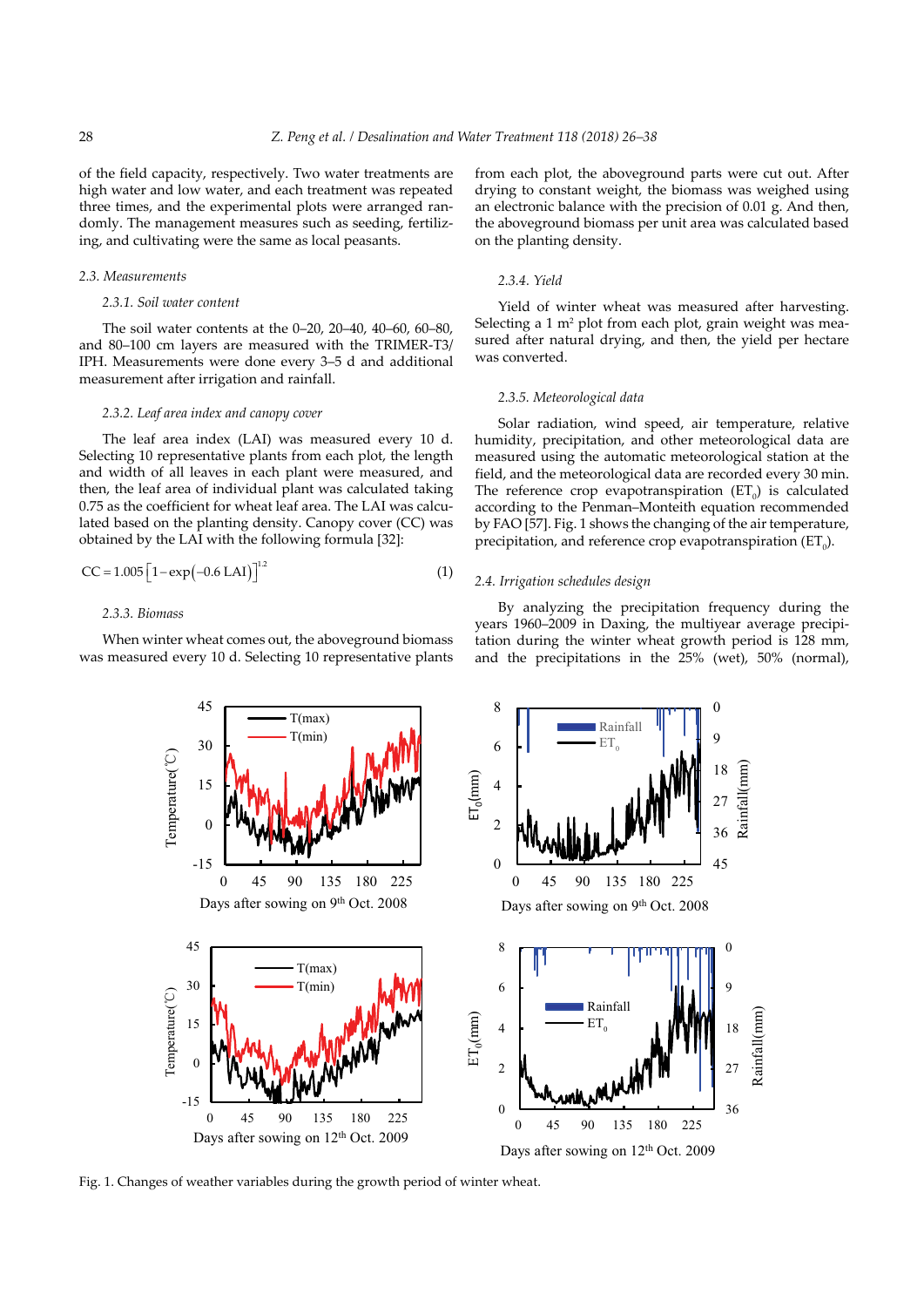75% (dry), and 90% (extremely dry) frequency years are 163, 114, 79, and 57 mm, respectively. According to the precipitation, the corresponding years of wet, normal, dry, extremely dry, and average are in the years 2005, 1962, 1974, 1975, and 1997, respectively.

Design of irrigation schedules for winter wheat considers mainly the soil moisture content and the irrigation amount per time. In the design of irrigation schedules, soil readily available water in the root-zone soil (RAW) is the maximum amount of water that a crop can extract from 1 m layer without inducing stomata closure and reduction in crop transpiration [32]. Besides rain-fed condition, there are 12 relative soil moisture content levels, that is, 125%, 120%, 110%, 100%, 90%, 80%, 70%, 60%, 50%, 40%, 30%, and 20% of the RAW, and there are 9 irrigation levels, that is, 30, 40, 50, 60, 70, 80, 90, 100, and 110 mm, respectively, totally 109 irrigation schedules.

### *2.5. Water productivity*

The IWP and the WP were respectively calculated as follows:

$$
IWP = \frac{Y - Y_r}{I}
$$
 (2)

$$
WP = \frac{Y}{ET}
$$
 (3)

where IWP is the irrigation water use productivity ( $kg \text{ m}^{-3}$ ), *Y* is the yield under irrigation treatment (kg hm<sup>-2</sup>),  $Y_r$  is the yield under rain-fed treatment (kg hm–2), *I* is the irrigation amount (mm), WP is the water consumption productivity (kg  $m^{-3}$ ), and ET is the actual water consumption during the growth period of winter wheat (mm).

## *2.6. Model description*

The main characteristics of the Aquacrop model included in the following [58], (1) dividing the evapotranspiration into evaporation and transpiration can guarantee the crop biomass estimation is only relevant to the crop transpiration, (2) calculating the water consumption based on growth and aging of the crop canopy can avoid the error of model simulation from uncertain processes such as the LAI calculation, (3) the effects of environmental stress on biomass and harvest index are distinguished according to the different response of biomass and harvest index to environmental stress, and (4) the influence of soil water stress on crop growth is described in detail, the model can be used to simulate the crop yield under various irrigation schedules, and it has more advantage in the arid region and semi-arid region where irrigation influences crop growth remarkably. The input data of the model include the meteorological parameters, crop parameters, soil parameters, and field and irrigation management data. The calculation principle and the operational process of the model are referred to the literature [32–34].

#### *2.7. Simulated evaluation indexes*

Four evaluation indexes, such as the root-mean-square error (RMSE), mean absolute error (MAE), mean bias error

(MBE), Nash efficiency coefficient (EF), were calculated as follows [59–61]:

RMSE = 
$$
\sqrt{\frac{1}{n} \sum_{i=1}^{n} (M_i - O_i)^2}
$$
 (4)

$$
MAE = \frac{1}{n} \sum_{i=1}^{n} |M_i - O_i|
$$
 (5)

$$
\text{MBE} = \frac{1}{n} \Big[ \sum_{i=1}^{n} \big( M_i - O_i \big) \Big] \tag{6}
$$

EF = 1.0 - 
$$
\frac{\sum_{i=1}^{n} (O_i - M_i)^2}{\sum_{i=1}^{n} (O_i - \overline{O})^2}
$$
 (7)

where  $O_{i}$ ,  $M_{i}$ ,  $O$  are the measured value, simulated value, and average measured value, and *n* is the times of measurement.

## **3. Results and discussion**

## *3.1. Calibration and verification of Aquacrop model*

From Fig. 2, the difference of soil water content between high and low water treatment during the growth period of winter wheat (October 2009–June 2010) was larger than that during October 2008–June 2009. In order to improve the model capability under nonstress or stress condition separately, the Aquacrop model was calibrated by the measured data during the growth period of winter wheat (October 2009–June 2010) and then verified by the measured data (October 2008–June 2009). Table 2 shows main parameters for Aquacrop simulation of winter wheat in North China Plain, and Figs. 2–4 show the results of model calibration and verification.

From Fig. 2 and Table 3, except for large deviation of soil moisture simulation at the seedling stage, the measured soil water content coincided well with the model simulation after the seedling stage. During the calibration and verification of the model, the RMSE and MAE between the simulation and the observed values of soil water content were less than 1.702% and 1.537%, respectively, with  $R<sup>2</sup>$  of more than 0.747 and EF of more than 0.593, showing that the model simulation had higher fitting degree and accuracy for soil moisture, which can meet the simulation precision requirement of water consumption.

As shown in Fig. 3 and Table 4, the canopy cover was lower than 20% after the winter wheat emerged and entered into the overwintering stage, increased quickly after the seedling stage in March of the following year, reached the maximum at the heading stage, and declined with the maturity stage. The RMSE and MAE between the simulated and observed values of the canopy cover were less than 9.808% and 8.600% respectively during calibration and verification of the model, and the simulation error was acceptable, with *R*2 of more than 0.811 and EF of more than 0.482, showing that the results for simulation of the canopy cover were accurate and credible.

Fig. 4 and Table 5 show that the simulated value coincided well with the measured value of the biomass, and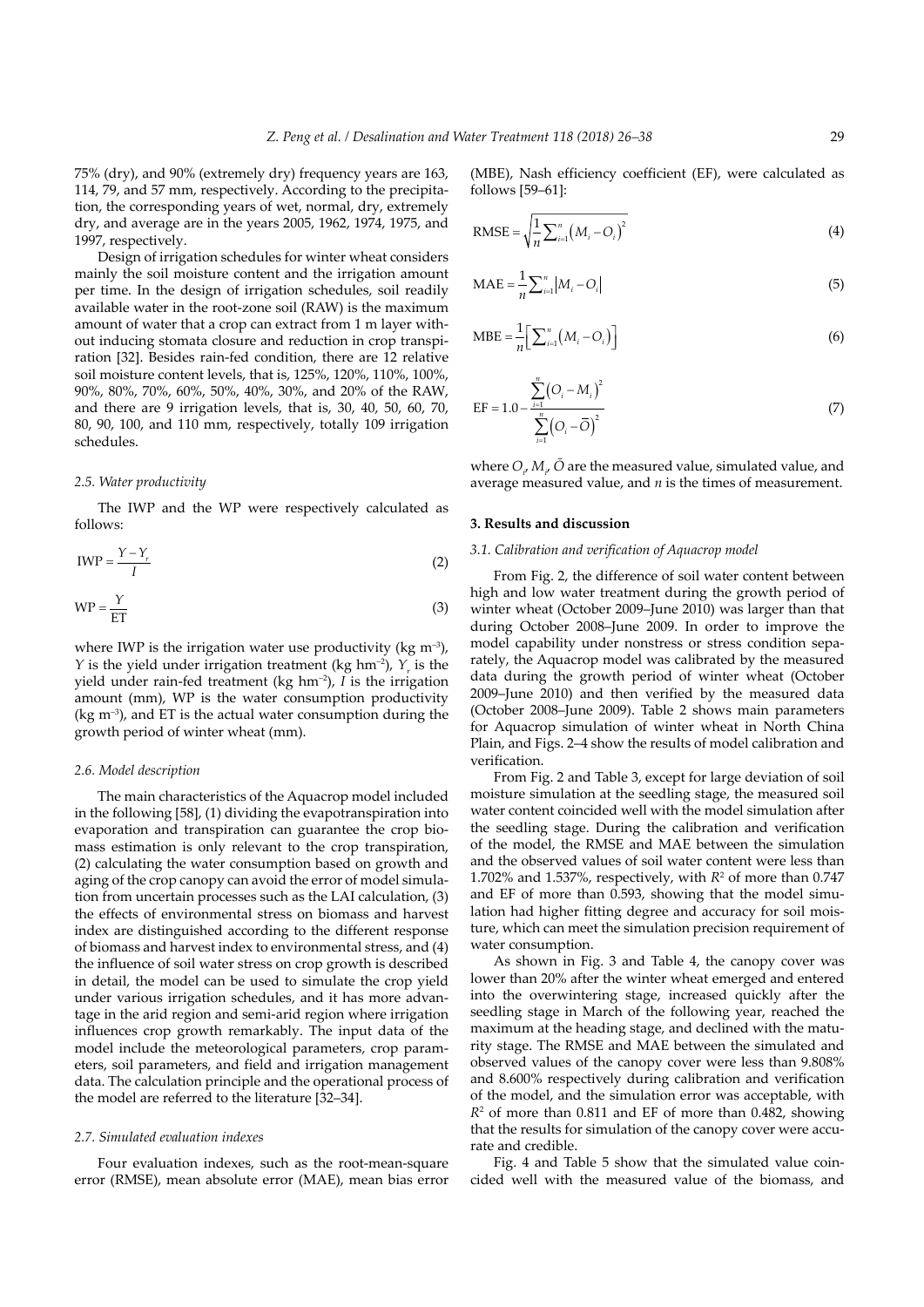

Fig. 2. Comparison of the simulated and measured values of soil water content in the 0–100 cm layers. (a) Calibration, (b) validation.

Table 2

Preliminary input parameters for the winter wheat in Aquacrop

| Parameter                                                                        | Model input   |
|----------------------------------------------------------------------------------|---------------|
| Cutoff temperature $(^{\circ}C)$                                                 | 26            |
| Crop coefficient $(K_{\text{ch}} x)$                                             | 1.2           |
| Upper and lower thresholds of soil water depletion factor                        | $0.15 - 0.60$ |
| Shape factor for water stress coefficient for canopy expansion                   | 4.5           |
| Soil water depletion fraction for stomatal control $(p - sto)$ – upper threshold | 0.65          |
| Shape factor for water stress coefficient for stomatal control                   | 2.5           |
| Canopy growth coefficient (CGC)                                                  | 0.02937       |
| Canopy decline coefficient (CDC)                                                 | 0.16106       |
| Maximum canopy cover (CC <sub>y</sub> ) in fraction soil cover                   | 0.92          |
| Minimum effective rooting depth $(m)$                                            | 0.3           |
| Maximum effective rooting depth $(m)$                                            | 1.0           |
| Building up of harvest index starting at flowering (days)                        | 34            |
| Normalized water productivity (WP) $(g m^{-2})$                                  | 18            |
| Harvest index (percentage)                                                       | 39            |
| Number of plants per hectare                                                     | 5,200,000     |

all points were around 1:1, and the RMSE, MAE, and MBE between the simulated and observed values of biomass were 194.708, 173.620, and –6.945 kg hm–2, respectively, with the *R*2 of 0.994 and EF of 0.988, indicating that the model can simulate the change in dry mass accumulation of winter wheat well [62–64]. The RMSE, MAE, and MBE between the simulated and observed values of yield were 154.213, 128.750, and 13.750 kg hm<sup>-2</sup>, respectively, with  $R^2$  of 0.865 and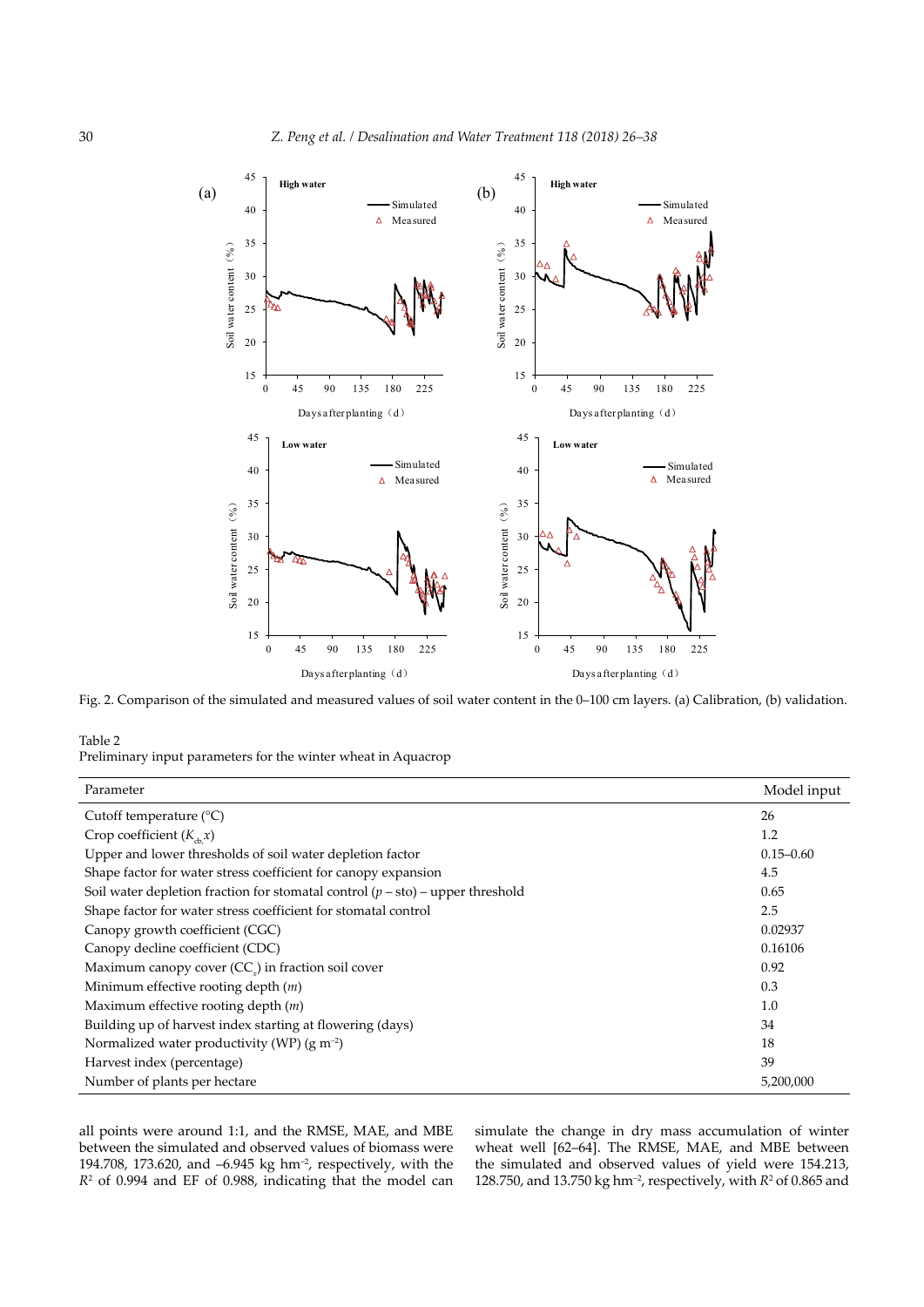| Evaluation indexes to simulations of soil water content for high and low water treatments |            |       |         |           |          |       |  |
|-------------------------------------------------------------------------------------------|------------|-------|---------|-----------|----------|-------|--|
|                                                                                           | Treatment  | $R^2$ | RMSE(%) | $MAE$ (%) | MBE(%)   | EF    |  |
| Calibration                                                                               | High water | 0.836 | 0.773   | 0.666     | 0.176    | 0.814 |  |
|                                                                                           | Low water  | 0.873 | 1.424   | 1.230     | $-0.426$ | 0.593 |  |
|                                                                                           | All data   | 0.871 | 1.146   | 0.948     | $-0.125$ | 0.742 |  |
| Validation                                                                                | High water | 0.798 | 1.483   | 1.231     | $-0.258$ | 0.698 |  |
|                                                                                           | Low water  | 0.747 | 1.702   | 1.537     | $-0.122$ | 0.658 |  |
|                                                                                           | All data   | 0.816 | 1.620   | 1.418     | $-0.175$ | 0.768 |  |



Table 3



Fig. 3. Comparison of the simulated and measured values of canopy cover. (a) Calibration, (b) validation.

| Table 4                                                                             |  |
|-------------------------------------------------------------------------------------|--|
| Evaluation indexes to simulations of canopy cover for high and low water treatments |  |

|             | Treatment  | $R^2$ | RMSE(%) | $MAE$ $(\%)$ | MBE(%) | EF    |
|-------------|------------|-------|---------|--------------|--------|-------|
| Calibration | High water | 0.862 | 8.570   | 6.111        | 4.111  | 0.768 |
|             | Low water  | 0.889 | 9.808   | 8.600        | 8.600  | 0.482 |
|             | All data   | 0.849 | 9.242   | 7.421        | 6.474  | 0.660 |
| Validation  | High water | 0.836 | 6.148   | 4.600        | 3.800  | 0.618 |
|             | Low water  | 0.811 | 6.506   | 5.333        | 0.000  | 0.811 |
|             | All data   | 0.850 | 6.346   | 5.000        | 1.727  | 0.819 |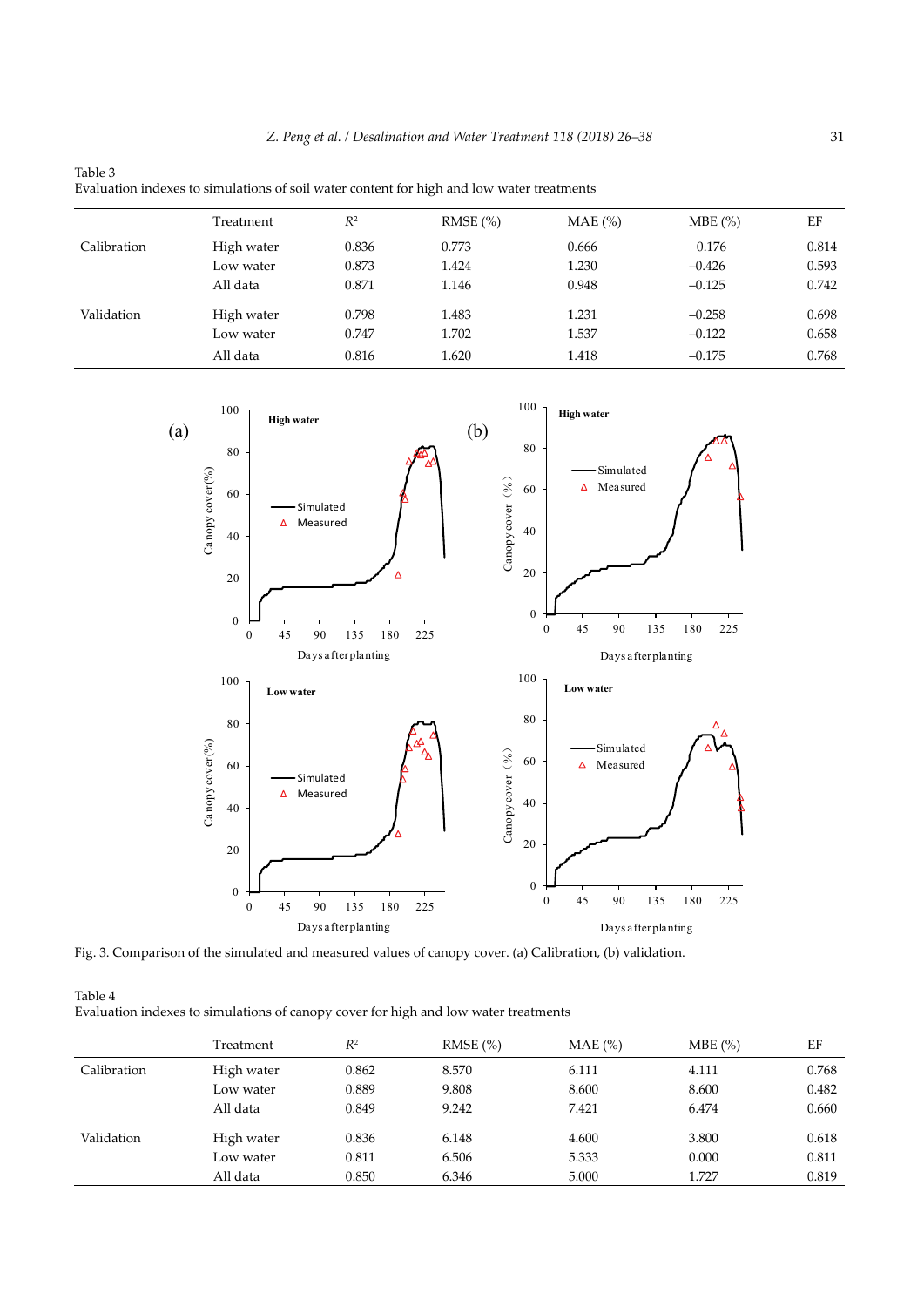

Fig. 4. Comparison of the simulated and measured values of biomass and yield.

Table 5 Evaluation indexes to simulations of biomass and yield for high and low water treatments

|                | $R^2$ | RMSE $(kg hm^{-2})$ | $MAE$ (kg hm <sup>-2</sup> ) | MBE ( $kg \, \text{hm}^{-2}$ ) | EF    |
|----------------|-------|---------------------|------------------------------|--------------------------------|-------|
| <b>Biomass</b> | 0.994 | 194.708             | 173.620                      | $-6.945$                       | 0.988 |
| Yield          | 0.865 | 154.213             | 128.750                      | 13.750                         | 0.864 |
| All data       | 0.999 | 175.631             | 151.185                      | 3.403                          | 0.999 |

EF of 0.864, illustrating that the model can simulate the yield of winter wheat well.

Thus, the Aquacrop model can simulate the dynamic change of soil moisture and the canopy cover during the growth period of winter wheat, the biomass, and the yield for various irrigation schedules, so the model can be used to study the relationship between the irrigation and the yield of winter wheat [65–67].

## *3.2. Water consumption characteristics of winter wheat under different irrigation schedules*

Fig. 5 shows water consumption (ET) during the growth period of winter wheat for different irrigation schedules. The water consumption increased with the increase in irrigation amount. When the irrigation amount increased to 400 mm, water consumption was not increased with the increase in the irrigation amount. When the irrigation amount was less than 400 mm, the total water consumption of winter wheat was higher in the wet year than in the dry year.

The change of soil water storage in the 0–100 cm layers under different irrigation schedules is shown in Fig. 6. When there was no irrigation or low irrigation amount, the crop roots can absorb the water from deep soil and then reduced soil moisture storage capacity. Otherwise, the soil water storage showed an increasing trend when the irrigation amount was large. For the precipitation during the growth period of winter, wheat was small under all hydrological years; meanwhile, soil water storage capacity was limited, so the difference of soil water storage in various hydrological years was not obvious under same irrigation amount.

## *3.3. Change of winter wheat yield under different irrigation schedules*

Fig. 7 illustrates the changing of winter wheat yield under different irrigation schedules. For different hydrological years, the change trend of the winter wheat yield is consistent. When the irrigation amount ranged from 150 to 300 mm, yield increased with the increase in irrigation amount, but when the irrigation amount reached 300 mm, the yield reached 7,000 kg hm<sup>-2</sup>. Since the coupling between precipitation distribution and water demand of winter wheat was bad, the water shortage was serious during the winter wheat growth period. Thereby, if there was no irrigation, the winter wheat yield was very small or even no harvest. When the irrigation amount was less than 300 mm, the winter wheat yield was higher in the wet year than in the dry year, and if the irrigation amount exceeded 300 mm, the difference of winter wheat yield was not obvious under various precipitation years.

## *3.4. Winter wheat water productivity under different irrigation schedules*

The IWP of winter wheat under different irrigation schedules is illustrated in Fig. 8. When the irrigation amount was around 150 mm, the yield of each irrigation schedule under different hydrological years was more than 2,773 kg hm<sup>-2</sup>, and its IWP was higher than 2.0 kg m<sup>-3</sup>, even to 2.7 kg m<sup>-3</sup> in the wet and average years. When the irrigation amount exceeded 150 mm, the overall IWP declined with the increase in irrigation amount. When the irrigation amount ranged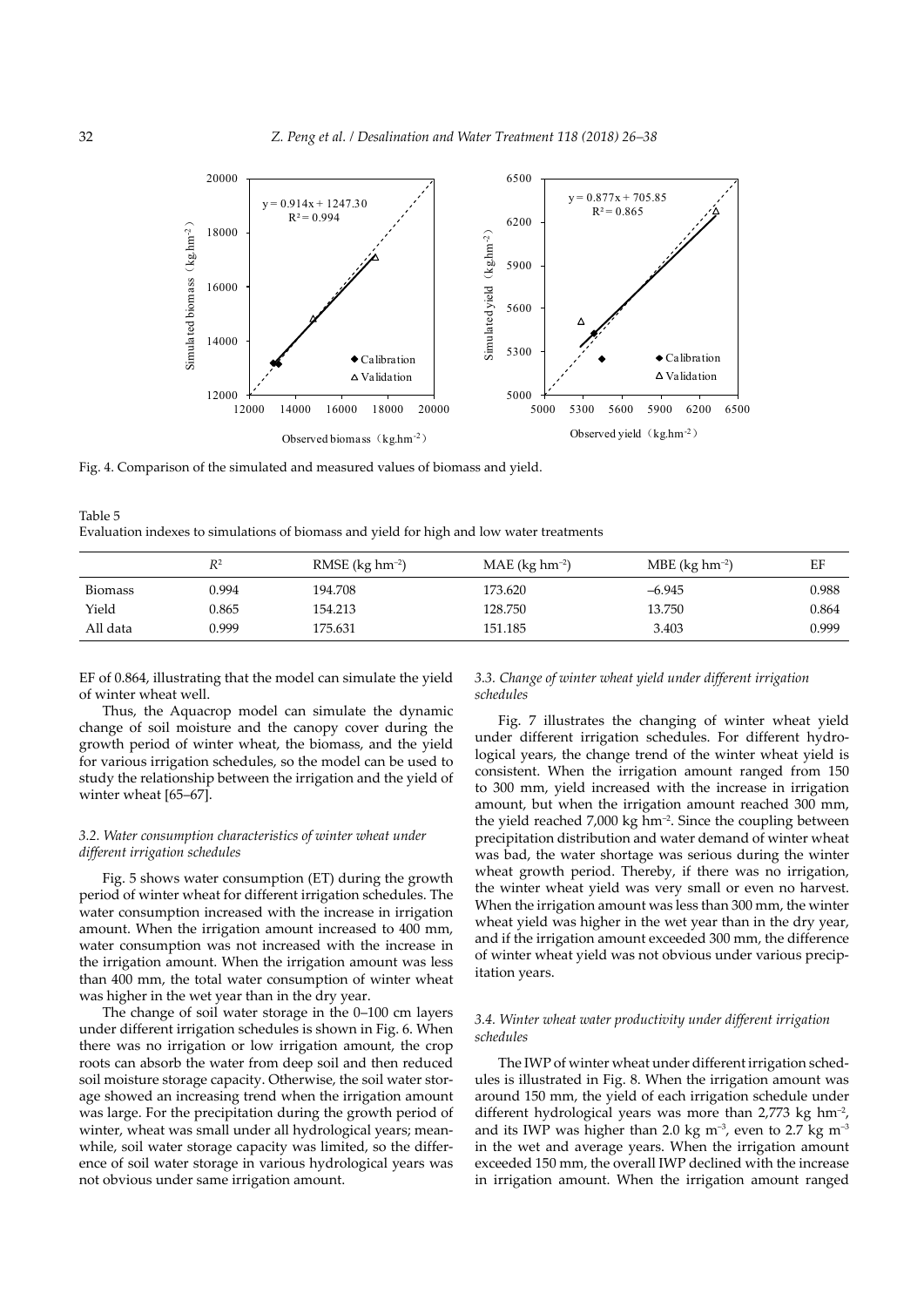

Fig. 5. Changes of ET during the growth period of winter wheat under different irrigation schedules. (a) Wet, (b) normal, (c) dry, (d) extremely dry, (e) average, (f) comparison among hydrological years.



Fig. 6. Soil water storage in the 0–100 cm layers after harvesting under different irrigation schedules. (a) Wet, (b) normal, (c) dry, (d) extremely dry, (e) average, (f) comparison among hydrological years.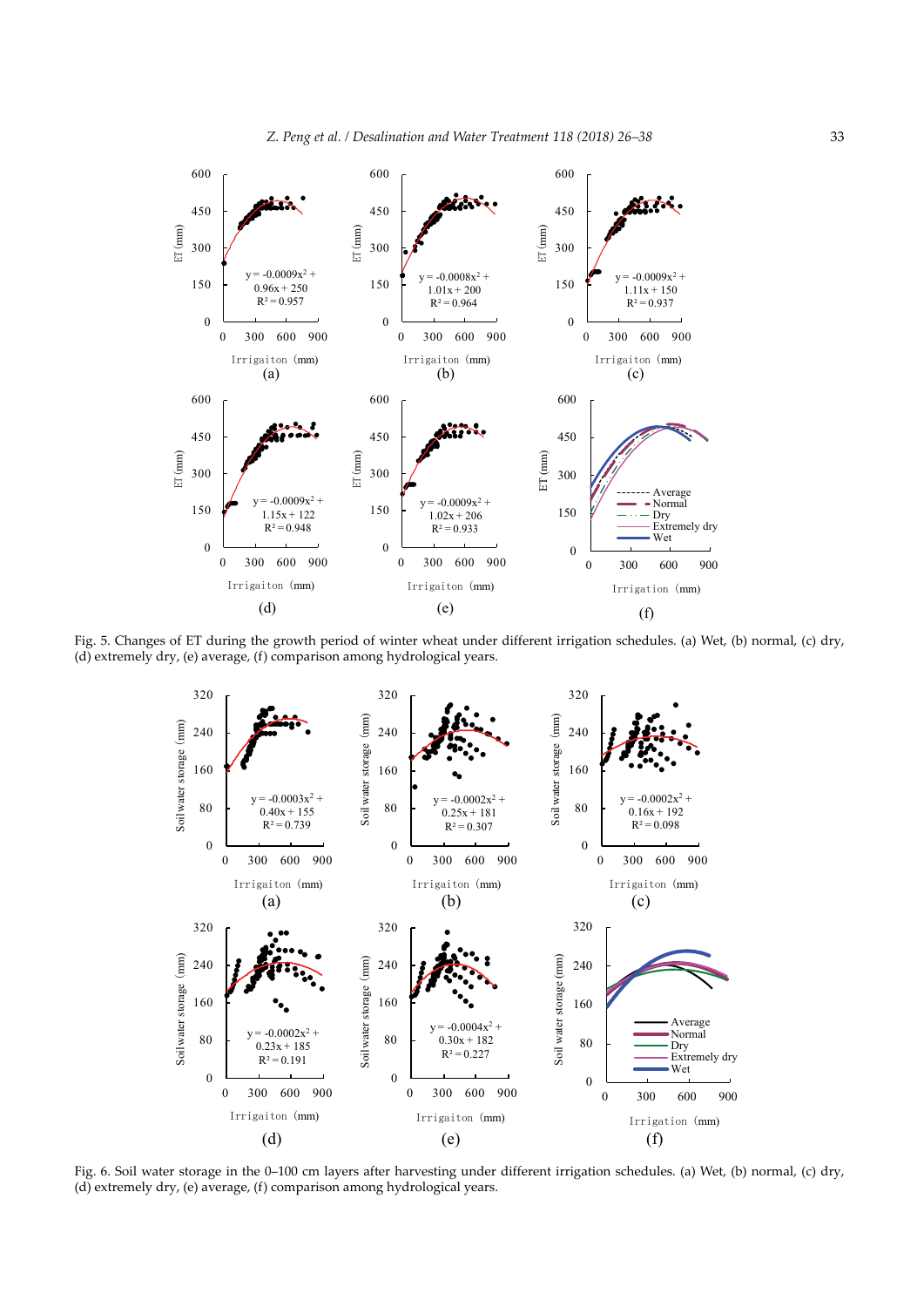

Fig. 7. Yield of winter wheat under different irrigation schedules. (a) Wet, (b) normal, (c) dry, (d) extremely dry, (e) average, (f) comparison among hydrological years



Fig. 8. IWP of winter wheat under different irrigation schedules. (a) Wet, (b) normal, (c) dry, (d) extremely dry, (e) average, (f) comparison among hydrological years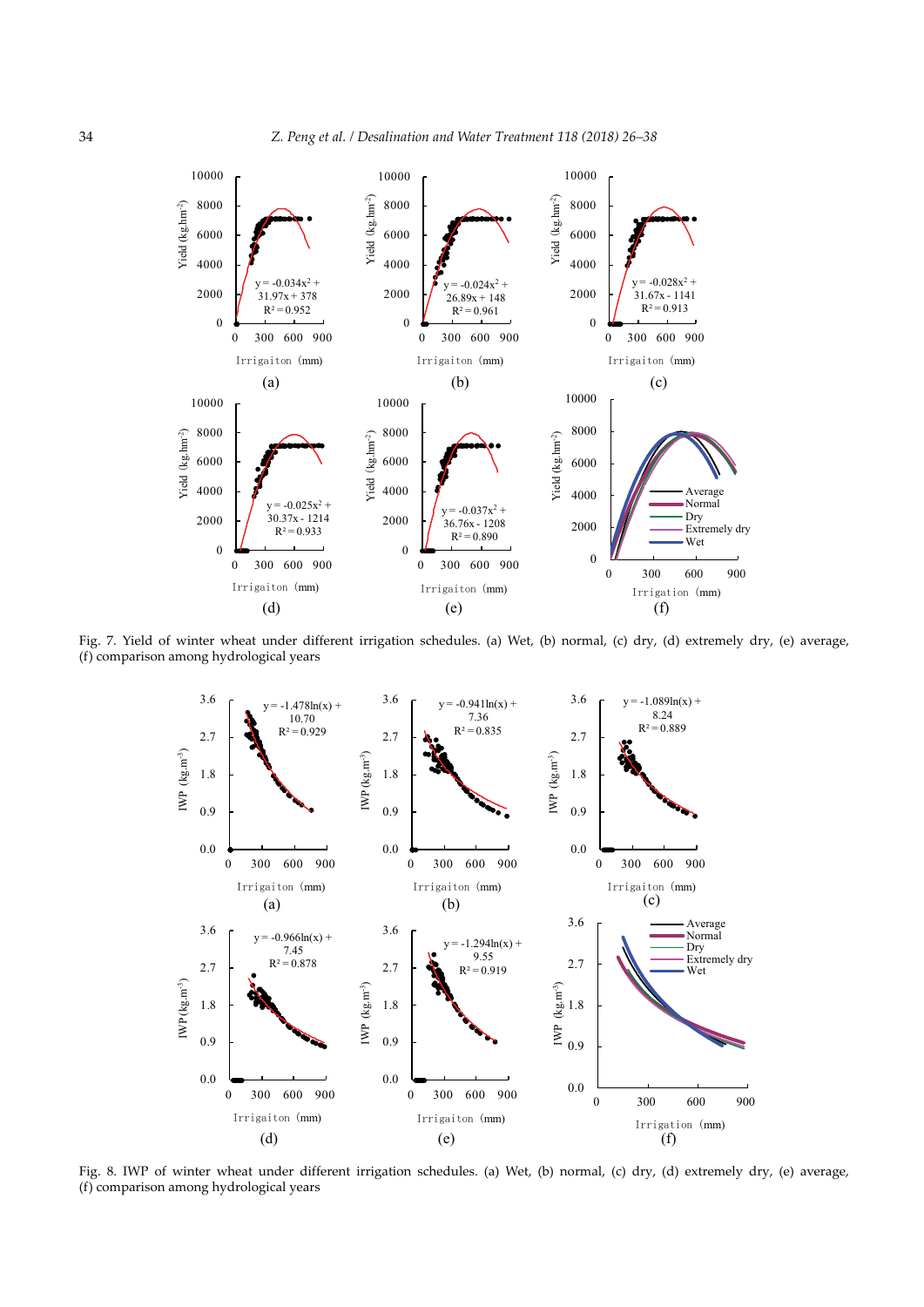from 150 to 300 mm, the difference of the IWP was large under different irrigation schedules. In Fig. 8(f), if fixed irrigation amount, for example, when the irrigation amount was less than 300 mm, and the IWP was higher in the wet year than in the dry year, but when the irrigation amount was more than 300 mm, the difference of IWP was not obvious under various hydrologic years.

Fig. 9 shows the WP of winter wheat under various irrigation schedules. During the growth period, when the irrigation amount was less than 100 mm, the crop growth mainly depends on limited precipitation or small irrigation to maintain crop water requirement, so the WP of winter wheat was very low or even invalid water consumption. When the irrigation amount exceeded 150 mm, the overall WP showed an increasing trend with the increase in the irrigation amount. When the irrigation amount exceeded 300 mm, the increasing trend of its WP was slow, even the decreasing trend with the increase in the irrigation amount. In addition, the difference of WP was large under different irrigation schedules when the irrigation amount ranged from 150 to 300 mm during the growth period of winter wheat. In Fig. 9(f), when the irrigation amount was less than 300 mm, the WP was higher in the wet year than that in the dry year, but the difference of WP was not obvious in various hydrological years when the irrigation amount exceeded 300 mm.

#### *3.5. Optimization of irrigation schedule*

According to the 109 irrigation schedules, and taking the maximal IWP or WP as the objective, respectively, the optimal irrigation schedules of winter wheat were obtained for various objectives and different hydrological years.

Table 6 shows the optimal irrigation schedule after taking maximal IWP as the objective. The irrigation amount pretime



Fig. 9. WP of winter wheat under different irrigation schedules. (a) Wet, (b) normal, (c) dry, (d) extremely dry, (e) average, (f) comparison among hydrological years

| Table 6                                                                       |  |
|-------------------------------------------------------------------------------|--|
| Optimization of irrigation schedule after taking maximal IWP as the objective |  |

| Hydrological  | Irrigation regimes   |                        | $ET$ (mm) | IWP ( $\text{kg m}^{-3}$ ) | $WP$ (kg m <sup>-3</sup> ) | Yield ( $kg \, \text{hm}^{-2}$ ) |
|---------------|----------------------|------------------------|-----------|----------------------------|----------------------------|----------------------------------|
| year          | Irrigation frequency | Irrigation amount (mm) |           |                            |                            |                                  |
| Wet           |                      | 140                    | 402       | 3.79                       | 1.32                       | 5,294                            |
| Normal        |                      | 180                    | 332       | 2.12                       | 1.15                       | 3,821                            |
| Dry           |                      | 200                    | 370       | 2.85                       | 1.54                       | 5,708                            |
| Extremely dry |                      | 220                    | 351       | 2.53                       | 1.58                       | 5,557                            |
| Average       |                      | 160                    | 387       | 3.72                       | 1.54                       | 5,959                            |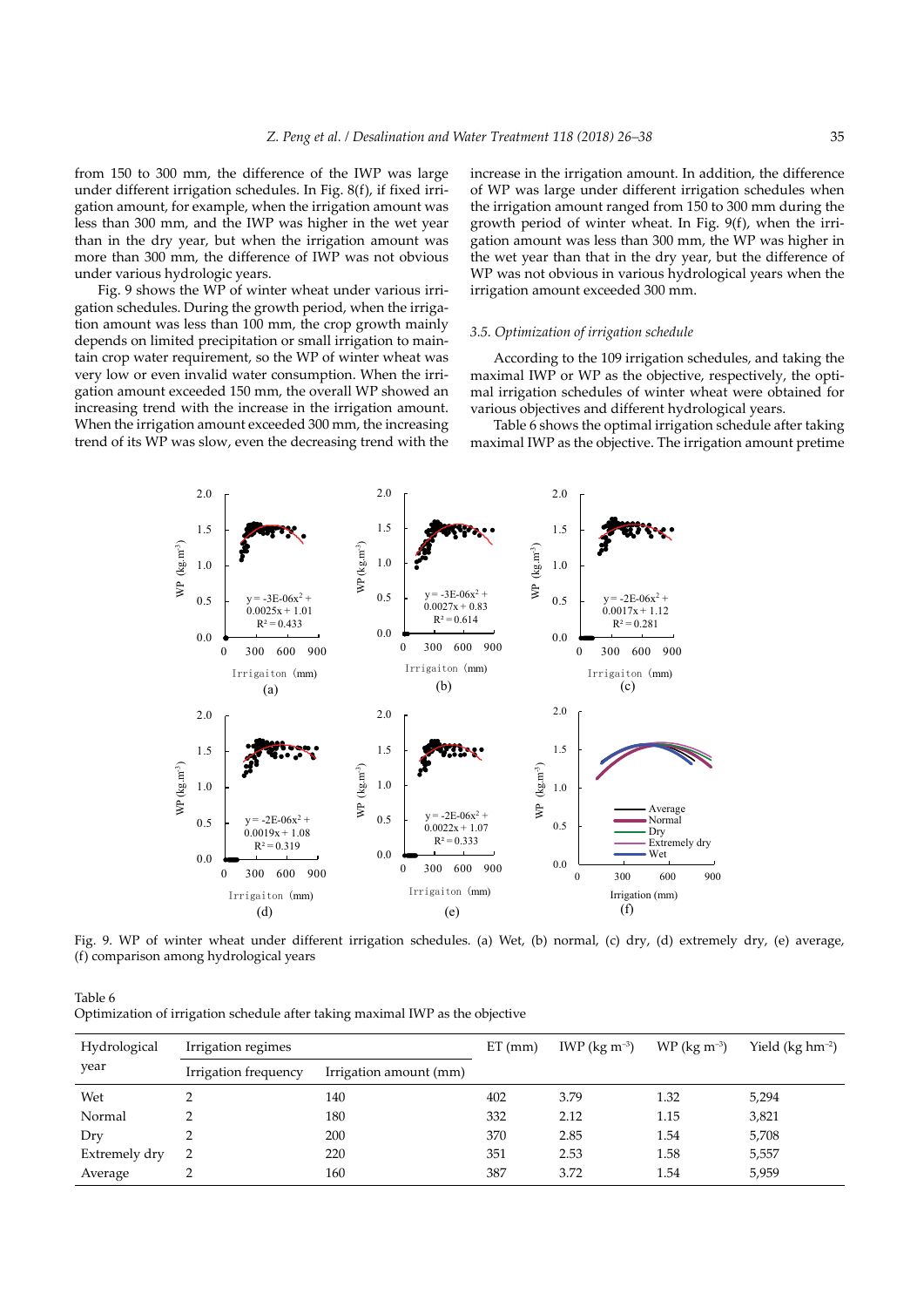| Hydrological year | Irrigation regimes   |                        | $ET$ (mm) | IWP (kg $m^{-3}$ ) | $WP$ (kg m <sup>-3</sup> ) | Yield $(kg hm-2)$ |
|-------------------|----------------------|------------------------|-----------|--------------------|----------------------------|-------------------|
|                   | Irrigation frequency | Irrigation amount (mm) |           |                    |                            |                   |
| Wet               |                      | 240                    | 433       | 2.87               | 1.59                       | 6,905             |
| Normal            |                      | 300                    | 430       | 2.30               | 1.60                       | 6,895             |
| Dry               |                      | 330                    | 410       | 2.06               | 1.66                       | 6,784             |
| Extremely dry     | 3                    | 330                    | 404       | 2.04               | 1.66                       | 6,727             |
| Average           | 3                    | 270                    | 424       | 2.57               | 1.64                       | 6,926             |

Table 7 Optimization of irrigation schedule after taking maximal WP as the objective

ranged from 70 to 110 mm under various hydrological years, with the irrigation frequency of two times. When the irrigation amount ranged from 140 to 220 mm, the water consumption varied with 332–402 mm, and the IWP of winter wheat reached the peak, in the range of  $2.53-3.79$  kg m<sup>-3</sup>. Moreover, the irrigation amount and the IWP were lower in the dry year than in the wet year.

The optimal irrigation schedule is shown in Table 7 after taking maximal WP as the objective. The irrigation amount pretime ranged from 80 to 110 mm in various hydrological years, with the irrigation frequency of three times. When the irrigation amount ranged from 240 to 330 mm, the water consumption varied with 404–433 mm, and the WP reached the peak, in the range of 1.59–1.66 kg  $m^{-3}$ . Furthermore, the WP was greater in the dry year than in the wet year.

## **4. Conclusions**

In summary, the following conclusions can be drawn from our study:

- The Aquacrop model can simulate the dynamic change of the soil water content and the crop growth process during the growth period of winter wheat, and final biomass and yield under various irrigation schedules in North China Plain accurately.
- Along with the increase in irrigation amount, the proportion of irrigation in water consumption increased. When the water consumption was increased about 500 mm, the increasing trend of the water consumption slowed down or even decreased.
- When the irrigation amount ranged from 150 to 300 mm, the yield and WP increased with the increase in irrigation amount. When the irrigation amount exceeded 300 mm, the increasing trend of the yield and WP slowed down or even decreased.
- When the irrigation amount ranged from 150 to 300 mm, the differences in the yield, IWP, and WP were larger. When the irrigation amount was less than 300 mm, the water consumption, yield, and IWP and WP were lower in the dry year than in the wet year.
- The optimization of irrigation schedule under different hydrological years shows that the yield reached 3,821–  $5,959$  kg hm<sup>-2</sup> with irrigation frequency of two times and irrigation amount of 140–220 mm after taking maximal IWP as the objectives, and the yield reached 6,727–  $6,926$  kg hm<sup>-2</sup> with irrigation frequency of three times and

the irrigation amount of 240–330 mm after taking maximal WP as the objectives.

#### **Acknowledgments**

This study was supported by the National Key R&D Program of China (2017YFC0403202), IWHR Research & Development Support Program (ID0145B082017 and ID0145B742017), Governmental Public Industry Research Special Funds for Projects (201501016), the Chinese National Natural Science Fund (51379217, 91425302 and 51479210), the Special Fund of State Key Laboratory of Simulation and Regulation of Water Cycle in River Basin, and China Institute of Water Resources and Hydropower Research (2016TS06).

## **Author contributions**

All authors read and approved the manuscript. Zhigong Peng, Baozhong Zhang, Di Xu and Jiabing Cai built the model and put up with the mail idea of this research. Zhigong Peng and Baozhong Zhang revised the manuscript.

## **Conflicts of interest**

The authors declare no conflict of interest.

#### **References**

- [1] C. Chen, E. Wang, Q. Yu, Modeling the effects of climate variability and water management on crop water productivity and water balance in the North China Plain, Agric. Water Manage., 97 (2010) 1175–1184.
- [2] Q. Li, C. Bian, X. Liu, C. Ma, Q. Liu, Winter wheat grain yield and water use efficiency in wide-precision planting pattern under deficit irrigation in North China Plain, Agric. Water Manage., 153 (2015) 71–76.
- [3] C. Lu, L. Fan, Winter wheat yield potentials and yield gaps in the North China Plain, Field Crops Res., 143 (2013) 98–105.
- [4] H. Sun, C. Liu, X. Zhang, Y. Shen, Y. Zhang, Effects of irrigation on water balance, yield and WUE of winter wheat in the North China Plain, Agric. Water Manage., 85 (2006) 211–218.
- [5] H. Wang, L. Zhang, W. Dawes, C. Liu, Improving water use efficiency of irrigated crops in the North China Plain – measurements and modelling, Agric. Water Manage., 48 (2001) 151–167.
- Z. Wang, H. Zhang, X. Lua, M. Wang, Q. Chu, X. Wen, F. Chen, Lowering carbon footprint of winter wheat by improving management practices in North China Plain, J. Cleaner Prod., 112 (2016) 149–157.
- [7] Y. Xie, H. Zhang, Y. Zhu, L. Zhao, J. Yang, F. Cha, C. Liu, C. Wang, T. Guo, Grain yield and water use of winter wheat as affected by water and sulfur supply in the North China Plain, J. Integr. Agric., 16 (2017) 614–625.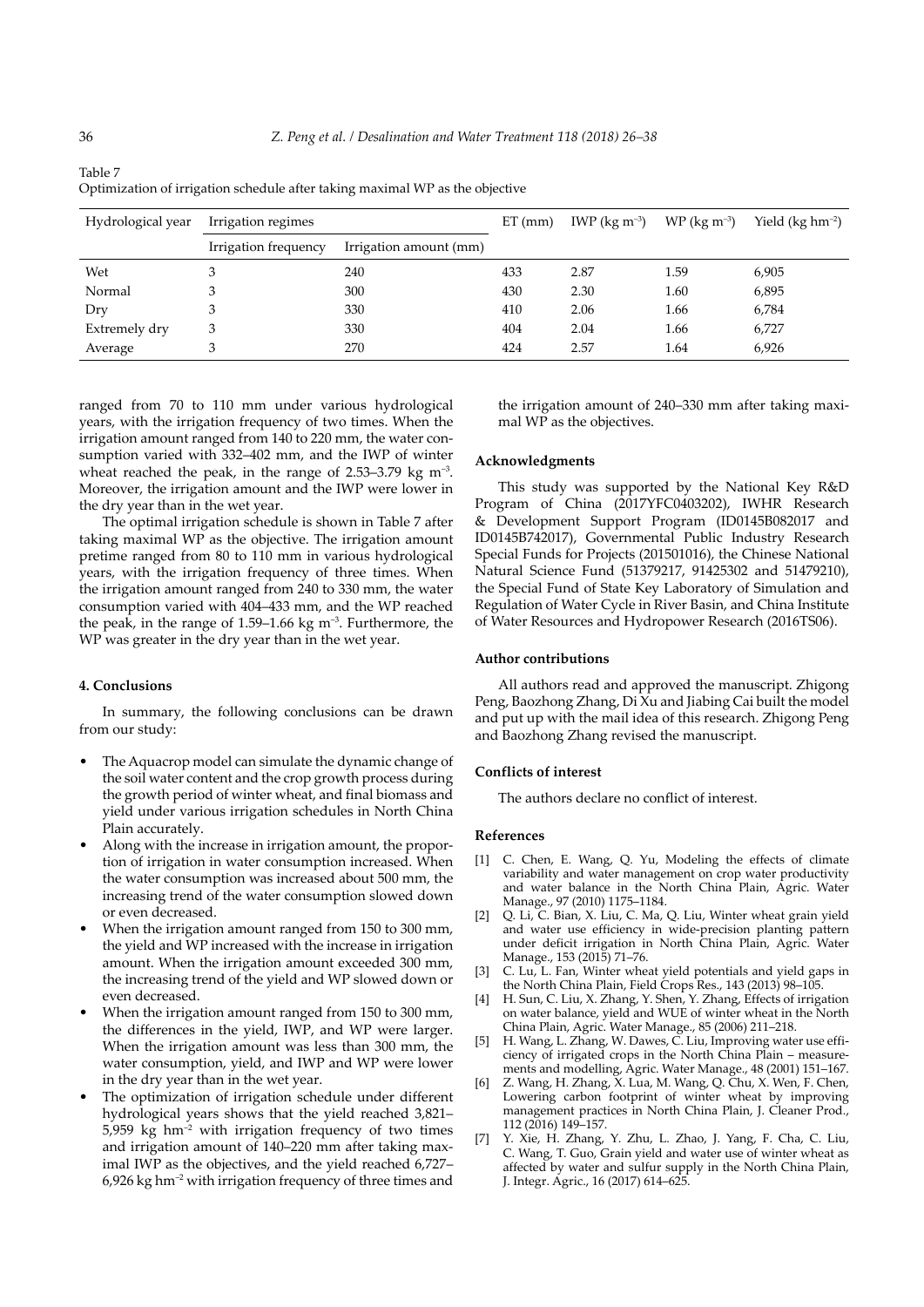- [8] G. Zhao, X. Chang, L. Liu, Y. Yang, Z. Li, S. Zhou, Q. Guo, Y. Liu, Grain yield and protein components responses to irrigation in strong gluten wheat, Acta Agron. Sinica, 33 (2007) 1828–1833 (in Chinese with English abstract).
- [9] M. AIqbal, Y. Shen, R. Stricevic, H. Pei, H. Sun, E. Amiri, A. Penas, S. Rio, Evaluation of the FAO AquaCrop model for winter wheat on the North China Plain under deficit irrigation from field experiment to regional yield simulation, Agric. Water Manage., 135 (2014) 61–72.
- [10] S. Ma, Z. Yu, Y. Shi, Z. Gao, L. Luo, P. Chu, Z. Guo, Soil water use, grain yield and water use efficiency of winter wheat in a long-term study of tillage practices and supplemental irrigation on the North China Plain, Agric. Water Manage., 150 (2015) 9–17.
- [11] X. Wang, G. Huang, J. Yang, Q. Huang, H. Liu, L. Yua, An assessment of irrigation practices: sprinkler irrigation of winter wheat in the North China Plain, Agric. Water Manage., 159 (2015) 197–2008.
- [12] C. Wang, J. Zhao, X. Li, Study on agricultural adaptation to warming and drying climate in North China, Arid Land Geogr., 29 (2006) 646–652 (in Chinese with English abstract).
- [13] Z. Han, Z. Yu, D. Wang, Y. Zhang, Effects of supplemental irrigation based on testing soil moisture on dry matter accumulation and distribution and water use efficiency in winter wheat, Acta Agron. Sinica, 36 (2010) 457–465.
- [14] Q. Li, B. Dong, Y. Qiao, M. Liu, J. Zhang, Root growth, available soil water, and water-use efficiency of winter wheat under different irrigation regimes applied at different growth stages in North China, Agric. Water Manage., 97 (2010) 1676–1682.
- [15] X. Liu, L. Shao, H. Sun, S. Chen, X. Zhang, Responses of yield and water use efficiency to irrigation amount decided by pan evaporation for winter wheat, Agric. Water Manage., 129 (2013) 173–180.
- [16] H. Liu, L. Yu, Y. Luo, X. Wang, G. Huang, Responses of winter wheat (*Triticum aestivum* L.) evapotranspiration and yield to sprinkler irrigation regimes, Agric. Water Manage., 98 (2011) 483–492.
- [17] S. Ma, Z. Yu, Y. Zhang, J. Zhao, Y. Shi, D. Wang, Effect of field border width for irrigation on water consumption characteristics, yield and water use efficiency of wheat, Sci. Agricultura Sinica, 47 (2014) 1531–1540 (in Chinese with English abstract).
- [18] W. Meng, Y. Zhang, X. Ma, Y. Shi, Z. Yu, Effects of irrigation stage and amount on water consumption characteristics, flag leaf photosynthesis, and grain yield in wheat, Acta Agron. Sinica, 35 (2009) 1884−1892 (in Chinese with English abstract).
- [19] G. Qiu, L. Wang, X. He, X. Zhang, S. Chen, J. Chen, Y. Yang, Water use efficiency and evapotranspiration of winter wheat and its response to irrigation regime in the north China plain, Agric. For. Meteorol., 148 (2008) 1848–1859.
- [20] I. Sinha, G. Buttar, A. Brar, Drip irrigation and fertigation improve economics, water and energy productivity of spring sunflower (*Helianthus annuus* L.) in Indian Punjab, Agric. Water Manage., 185 (2017) 58–64
- [21] D. Wang, Z. Yu, Effects of irrigation amount and stage on water consumption characteristics and grain yield of wheat, Chin. J. Appl. Ecol., 19 (2008) 1965–1970 (in Chinese with English abstract).
- [22] X. Yang, Z. Yu, Z. Xu, Effects of irrigation regimes on water consumption characteristics and nitrogen accumulation and allocation in wheat, Acta Ecol. Sinica, 29 (2009) 846–853.
- [23] H. Cao, D. Ge, S. Zhao, Y. Liu, Y. Liu, W. Wang, Evaluation to application of computer simulation in crop growth and development study, J. Triticeae Crops, 30 (2010) 183–187 (in Chinese, with English abstract).
- [24] Y. Wang, L. He, Overview of study and application of crop growth simulation model, J. Huazhong Agric. Univ., 24 (2005) 529–535 (in Chinese, with English abstract).
- [25] H. Chi, Y. Bai, H. Wang, J. Zhao, X. Wang, HYRDUS-3D in the soil water infiltration process simulation, Comp. Appl. Chem., 31 (2014) 531–535 (in Chinese, with English abstract).
- [26] K. Yasukawa, Experiment, Observation, and Modeling in the Lab and Field, in: Encyclopedia of Animal Behavior, Elsevier, Amsterdam, 2010, pp. 679–685.
- [27] J. Epperson, J. Hook, Y. Mustafa, Dynamic programming for improving irrigation scheduling strategies of maize, Agric. Syst., 42 (1993) 85–101.
- [28] N. Rao, P. Sarma, S. Chander, Irrigation scheduling under a limited water supply, Agric. Water Manage., 15 (1988) 165–175.
- [29] X. Mao, S. Shang, Application of 0-1 programming model on optimization of crop deficit irrigation schedule, Trans. Chin. Soc. Agric. Mach., 45 (2014) 123, 153–158 (in Chinese with English abstract).
- [30] M. El-Sharkawy, Overview: early history of crop growth and photosynthesis modeling, Biosystems, 103 (2011) 205–211.
- [31] X. Yun, J. Kiniry, A review on the development of crop modeling and its application, Acta Agron. Sinica, 28 (2002) 190–195 (in Chinese, with English abstract).
- [32] T. Hsiao, L. Heng, P. Steduto, B. Rojas-Lara, D. Raes, E. Fereres, AquaCrop – The FAO crop model to simulate yield response to water: III. Parameterization and testing for maize, Agron. J., 101 (2009) 448–459.
- [33] D. Raes, P. Steduto, T. Hsiao, E. Fereres, AquaCrop The FAO Crop model to simulate yield response to water: II. Main algorithms and software description, Agron. J., 101 (2009) 438–447.
- [34] P. Steduto, T. Hsiao, D. Raes, E. Fereres, AquaCrop The FAO crop model to simulate yield response to water: I. Concepts and underlying principles, Agron. J., 101 (2009) 426–437.
- [35] E. Vanuytrecht, D. Raes, P. Steduto, T. Hsiao, E. Fereres, L. Heng, M. Vila, P. Moreno, AquaCrop: FAO's crop water productivity and yield response model, Environ. Model. Software, 62 (2014) 351–360.
- [36] M. Abedinpour, A. Sarangi, T. Rajput, M. Singh, H. Pathak, T. Ahmad, Performance evaluation of AquaCrop model for maize crop in a semi-arid environment, Agric. Water Manage., 110 (2012) 55–66.
- [37] B. Andarzian, M. Bannayan, P. Steduto, H. Mazraeh, M. Barati, M. Barati, A. Rahnama, Validation and testing of the AquaCrop model under full and deficit irrigated wheat production in Iran, Agric. Water Manage., 100 (2011) 1–8.
- [38] N. Katerji, P. Campi, M. Mastrorilli, Productivity, evapotranspiration, and water use efficiency of corn and tomato crops simulated by AquaCrop under contrasting water stress conditions in the Mediterranean region, Agric. Water Manage., 130 (2013) 14–26.
- [39] H. Li, Y. Liu, J. Cai, X. Mao, The applicability and application of AquaCrop model, J. Irrig. Drain., 30 (2011) 28–33 (in Chinese, with English abstract).
- [40] M. Maniruzzaman, M. Talukder, M. Khan, J. Biswas, A. Nemes, Validation of the AquaCrop model for irrigated rice production under varied water regimes in Bangladesh, Agric. Water Manage., 159 (2015) 331–340.
- [41] M. Mkhabela, P. Bullock, Performance of the FAO AquaCrop model for wheat grain yield and soil moisture simulation in Western Canada, Agric. Water Manage., 110 (2012) 16–24.
- [42] F. Montoya, D. Camargo, J. Ortega, J. Córcoles, A. Domínguez, Evaluation of Aquacrop model for a potato crop under different irrigation conditions, Agric. Water Manage., 164 (2016) 267–280.
- [43] P. Paredes, J. Melo-Abreu, I. Alves, L. Pereira, Assessing the performance of the FAO AquaCrop model to estimate maize yields and water use under full and deficit irrigation with focus on model parameterization, Agric. Water Manage., 144 (2014) 81–97.
- [44] P. Paredes, Z. Wei, Y. Liu, D. Xu, Y. Xin, B. Zhang, L. Pereira, Performance assessment of the FAO AquaCrop model for soil water, soil evaporation, biomass and yield of soybeans in North China Plain, Agric. Water Manage., 152 (2015) 57–71.
- [45] R. Stricevic, M. Cosic, N. Djurovic, B. Pejic, L. Maksimovic, Assessment of the FAO AquaCrop model in the simulation of rainfed and supplementally irrigated maize, sugar beet and sunflower, Agric. Water Manage., 98 (2011) 1615–1621.
- [46] A. Tavakoli, M. Moghadam, A. Sepaskhah, Evaluation of the AquaCrop model for barley production under deficit irrigation and rainfed condition in Iran, Agric. Water Manage., 161 (2015) 136–146.